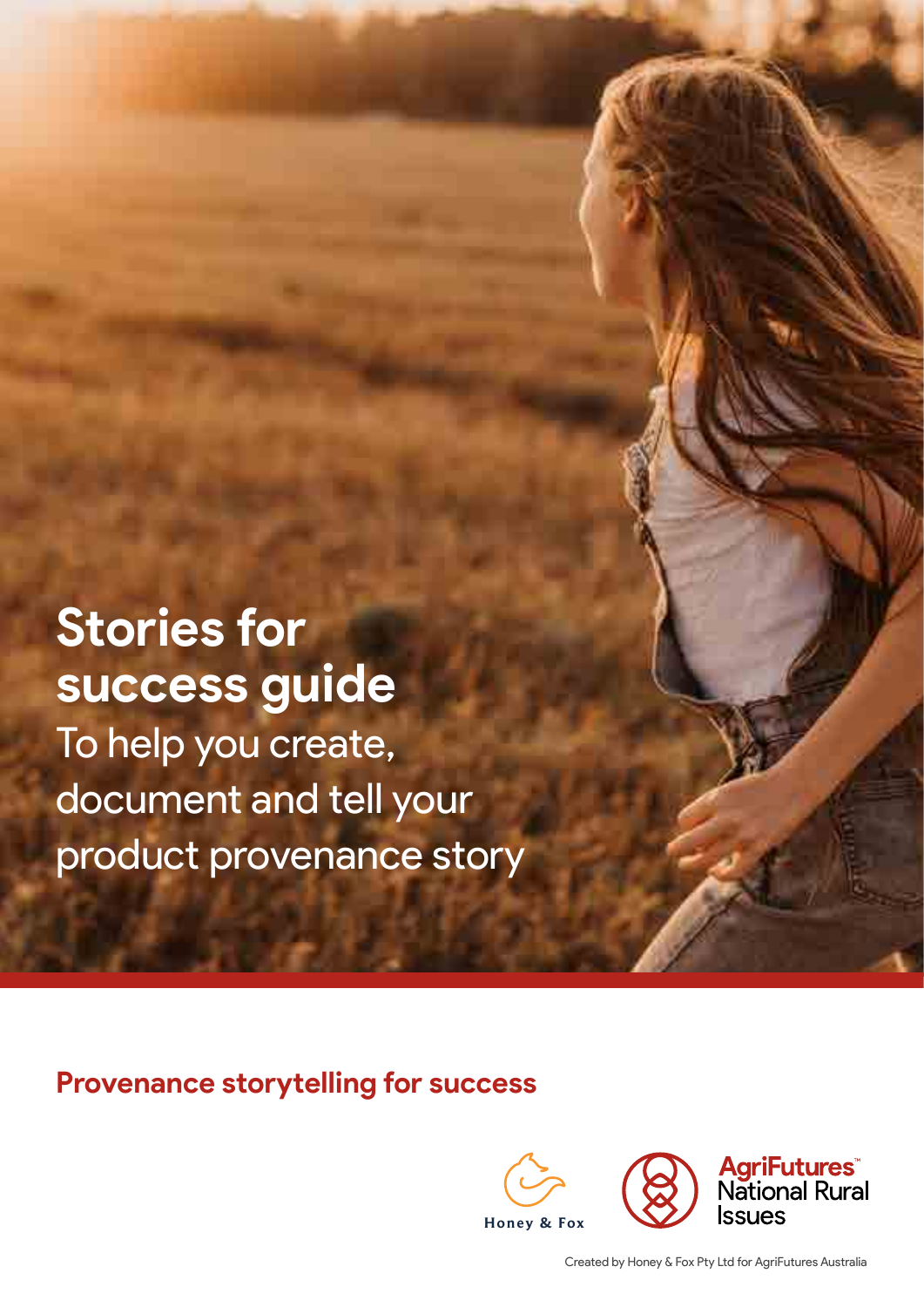## **This document is part of a suite of information and resources that aim to assist agricultural and food producers develop and tell impactful provenance stories.**

The 'Provenance Storytelling for Success' package comprises a number of resources. These are all available on the AgriFutures Australia website at: [www.agrifutures.com.au/provenance-storytelling](http://www.agrifutures.com.au/provenance-storytelling)

## **Consumer trends, technologies & platforms**

#### **Consumer trends and storytelling technologies report**

This report details recent research about why consumers are interested in provenance stories and the technologies and platforms that are available to help communicate them.

This document includes short case studies illustrating how the technologies have been used by food and agriculture producers to support their provenance stories.



## **Case Studies**

#### **Provenance storytelling case studies**

These case studies demonstrate how six Australian food and agriculture producers have created impact in their businesses using provenance storytelling and technologies. Each case study details why the business created their provenance stories (business goals) and an assessment of the impact that storytelling has had on their business.

### **Provenance technologies videos**

These detail why four food and agriculture businesses chose the technologies they used for their provenance stories and how they did it.

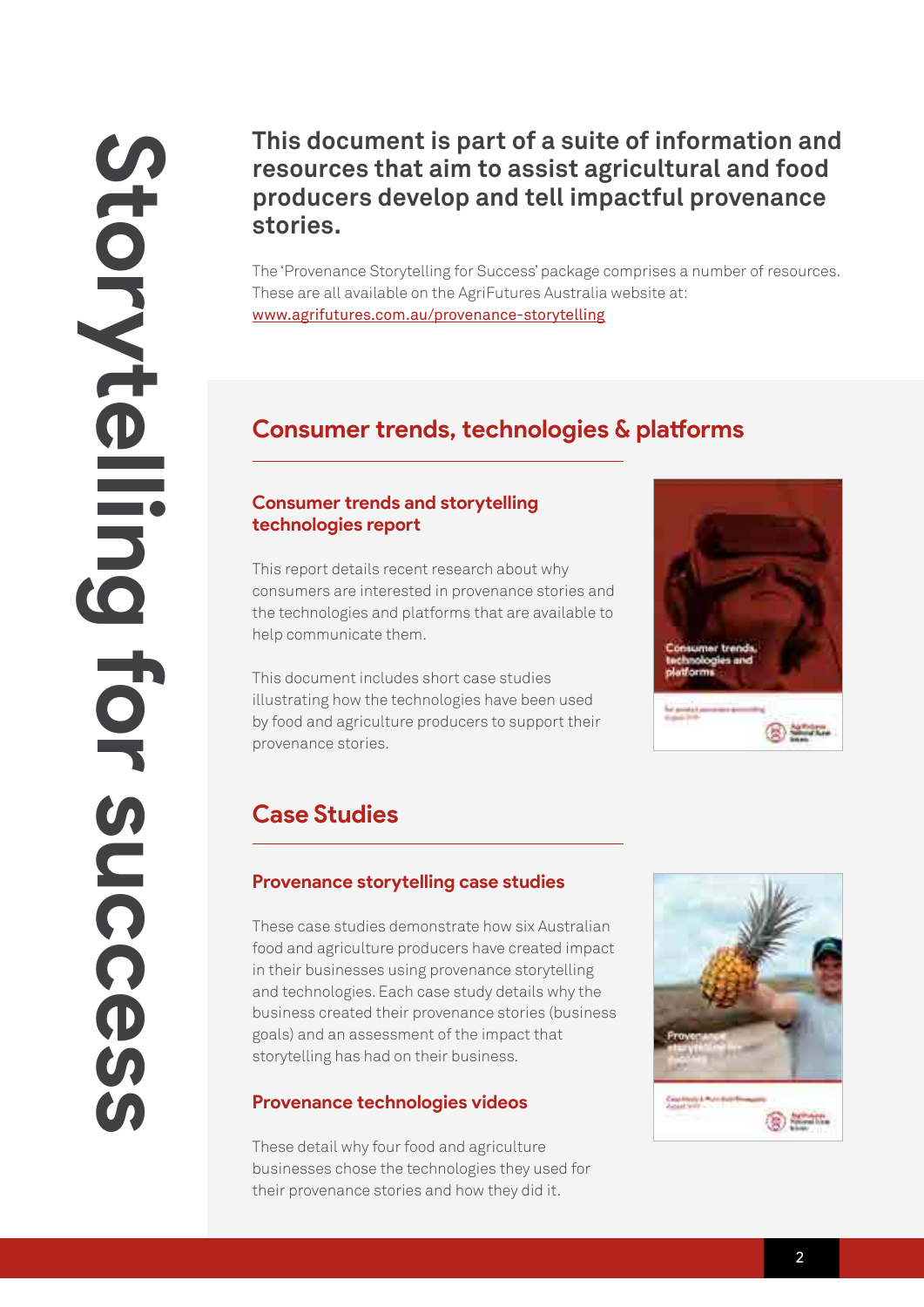## **Provenance Storytelling Guide**



#### **Stories for success (this guidebook)**

This handbook provides a decision-making framework to assist businesses to determine how and where to tell their provenance stories, taking into account their target market and audiences as well as their level of expertise and available resources.

#### **Producer templates**

These templates provide guidance to individual businesses on how to construct their stories and use them with impact. The templates relate to the decision-making framework in the handbook.

## **A guide to the 'Storytelling for success' resources**

**To navigate around the various resources, please look out for these symbols.**

Each symbol will appear throughout the resources and provide a link through to other relevant or interesting information.



**More information that explains this trend [agrifutures.com.au/consumer-trends](http://agrifutures.com.au/consumer-trends)**



**More information about this technology [agrifutures.com.au/consumer-trends](http://agrifutures.com.au/consumer-trends)**



**There is a case study explaining this [agrifutures.com.au/provenance-storytelling](http://agrifutures.com.au/provenance-storytelling)**



**There is a video to show how this technology has been used [agrifutures.com.au/provenance](http://agrifutures.com.au/provenance-storytelling)[storytelling](http://agrifutures.com.au/provenance-storytelling)**



**An easy to use template to help do this here: [agrifutures.com.au/producer-templates](http://agrifutures.com.au/producer-templates)**



**Storytelling guide for producers to tell their story [agrifutures.com.au/provenance-guidebook](http://agrifutures.com.au/provenance-guidebook)**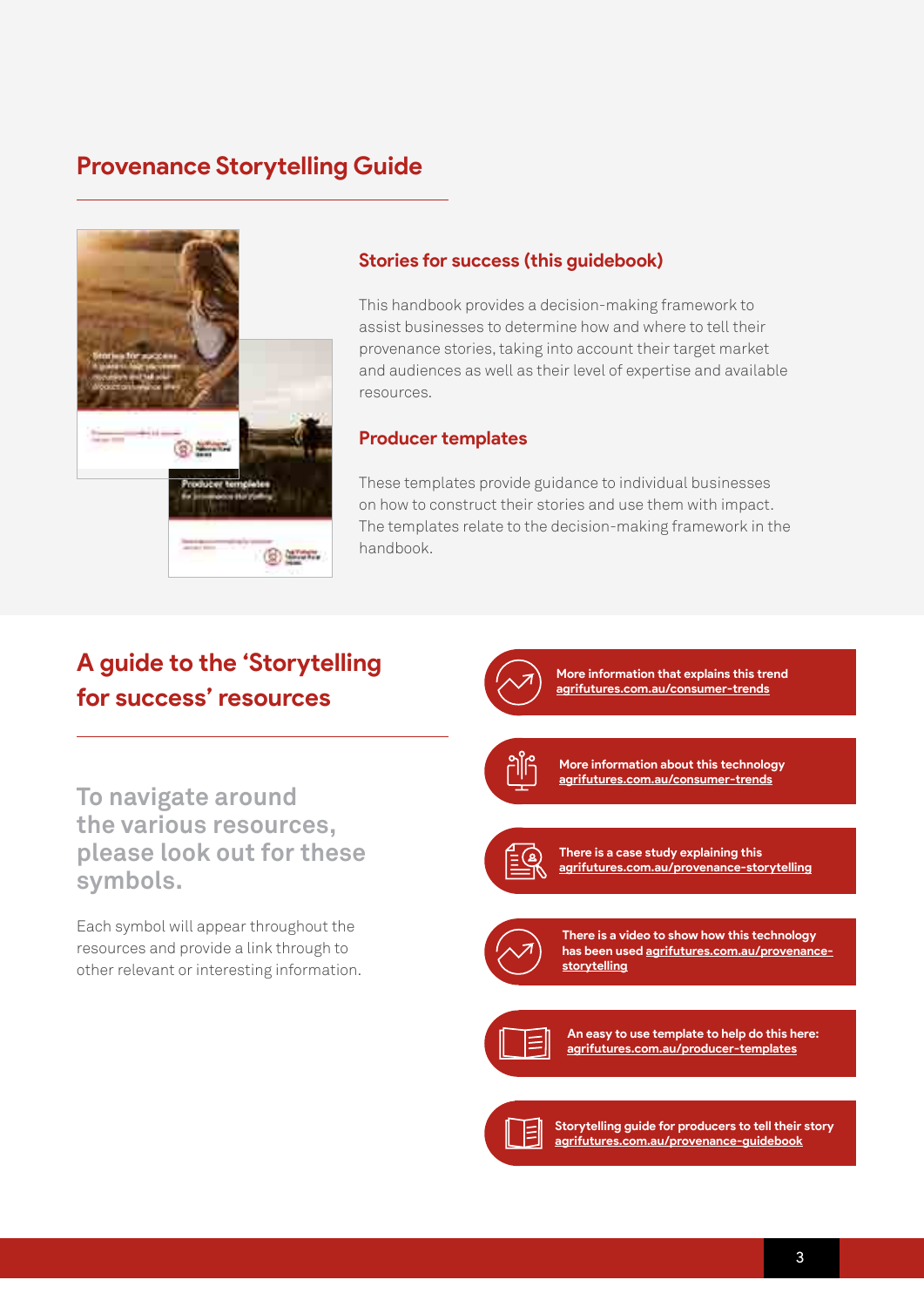© 2020 AgriFutures Australia All rights reserved.

#### **ISBN 978-1-76053-068-6**

'Stories for success guide' AgriFutures Australia Publication No. 19-063 AgriFutures Australia Project No. PRJ-011998

The information contained in this publication is intended for general use to assist public knowledge and discussion and to help improve the development of sustainable regions. You must not rely on any information contained in this publication without taking specialist advice relevant to your particular circumstances.

\_\_\_\_\_\_\_\_\_\_\_\_\_\_\_\_\_\_\_\_\_\_\_\_\_\_\_\_\_\_\_\_\_\_\_\_\_\_\_\_\_\_\_\_\_\_\_\_\_\_\_\_\_\_\_\_\_\_\_\_\_\_\_\_\_

While reasonable care has been taken in preparing this publication to ensure that information is true and correct, the Commonwealth of Australia gives no assurance as to the accuracy of any information in this publication.

The Commonwealth of Australia, AgriFutures Australia, the authors or contributors expressly disclaim, to the maximum extent permitted by law, all responsibility and liability to any person, arising directly or indirectly from any act or omission, or for any consequences of any such act or omission, made in reliance on the contents of this publication, whether or not caused by any negligence on the part of the Commonwealth of Australia, AgriFutures Australia, the authors or contributors.

The Commonwealth of Australia does not necessarily endorse the views in this publication.

This publication is copyright. Apart from any use as permitted under the Copyright Act 1968, all other rights are reserved. However, wide dissemination is encouraged. Requests and inquiries concerning reproduction and rights should be addressed to AgriFutures Australia

#### **Authors:**

Jayne Gallagher, Helen Johnston, Emily Mantilla, Genevieve Drury

#### **Correspondence:**

Jayne Gallagher, Honey and Fox Pty Ltd Email: t[eam@honeyandfox.com.au](http://team@honeyandfox.com.au)

In submitting this report, the researcher has agreed to AgriFutures Australia publishing this material in its edited form.

#### **AgriFutures Australia Contact Details:**

Building 007, Tooma Way, Charles Sturt University, Locked Bag 588 Wagga Wagga NSW 2650

02 6923 6900

#### [info@agrifutures.com.au](http://info@agrifutures.com.au)

#### [www.agrifutures.com.au](http://www.agrifutures.com.au)

Electronically published by AgriFutures Australia at [www.agrifutures.com.au](http://www.agrifutures.com.au) in February

AgriFutures Australia is the new trading name for Rural Industries Research & Development Corporation (RIRDC), a statutory authority of the Federal Government established by the Primary Industries Research and Development Act 1989.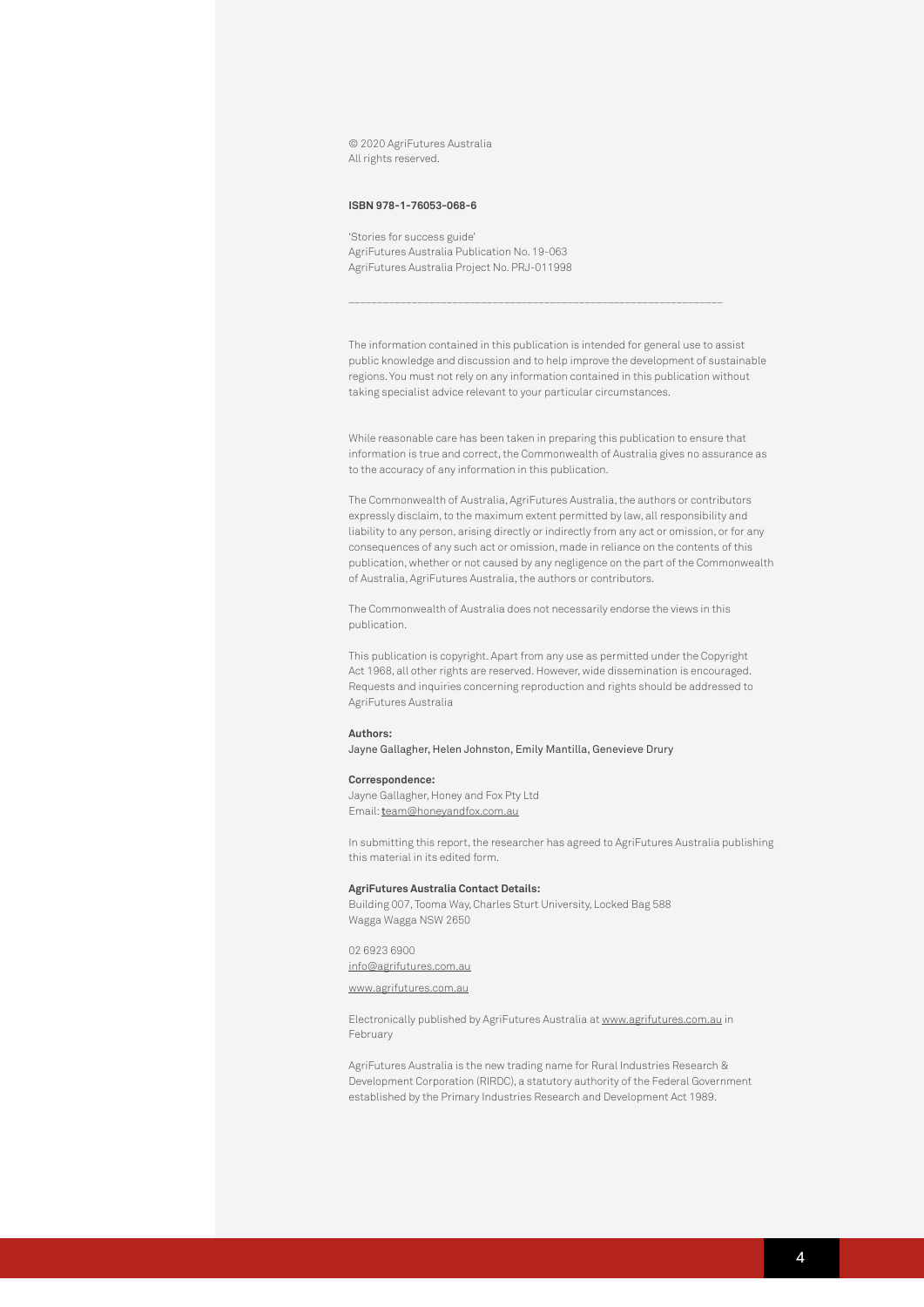# "Those who tell the stories rule the world"

## **Contents**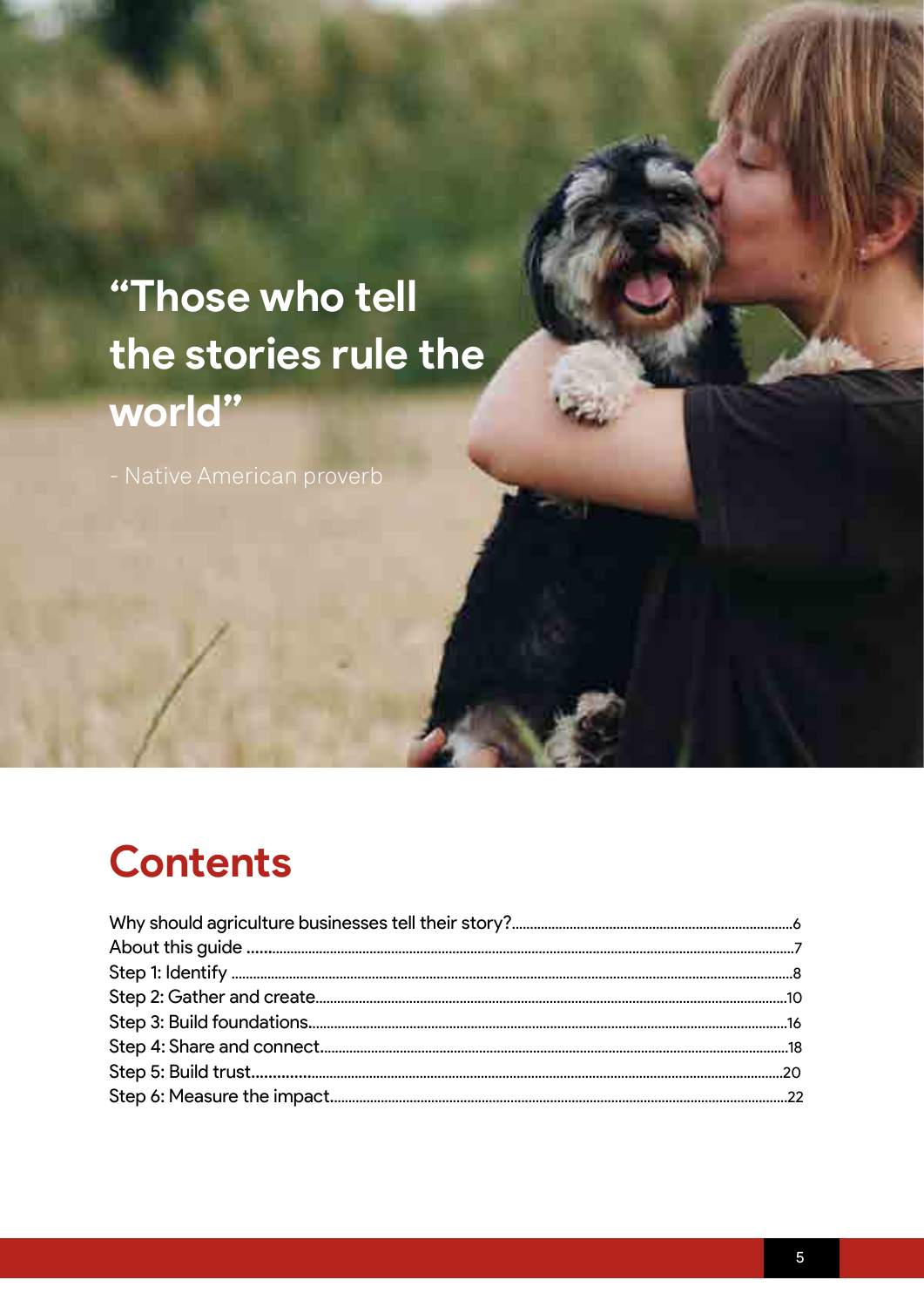## **Why should agriculture businesses tell their story?**

### **The best way to persuade someone is to tell a compelling story.**

The descriptive power of stories affects us deeply, influencing both the sensory and motor cortex of our brains.

Stories are a powerful tool in human communication. From childhood we read, listen to and tell stories and our brains learn to file, store and retrieve information in the form of stories, as they are more easily remembered.

At a social level, stories make us relatable and intelligible to others.

In any business there are many stories to tell. Customers are hungry for them. This is particularly so for food and agribusiness. Customers are keen to discover the provenance of the food they buy and then use this information to make choices when shopping and dining.

Morgan, Marsden and Murdoch (in McKibbon 2018) identified three dimensions of food provenance that consumers are interested in. They refer to these as the spatial dimension (place), the social dimension (methods of production and distribution) and the cultural dimension (perceived qualities and reputation). See diagram below:



McKibbon, 2018

Provenance stories that include all three dimensions help **build consumer trust** in products and services.

### "We are much better storytellers than we are logicians."



**More information that explains this trend [agrifutures.com.au/consumer-trends](http://agrifutures.com.au/consumer-trends)**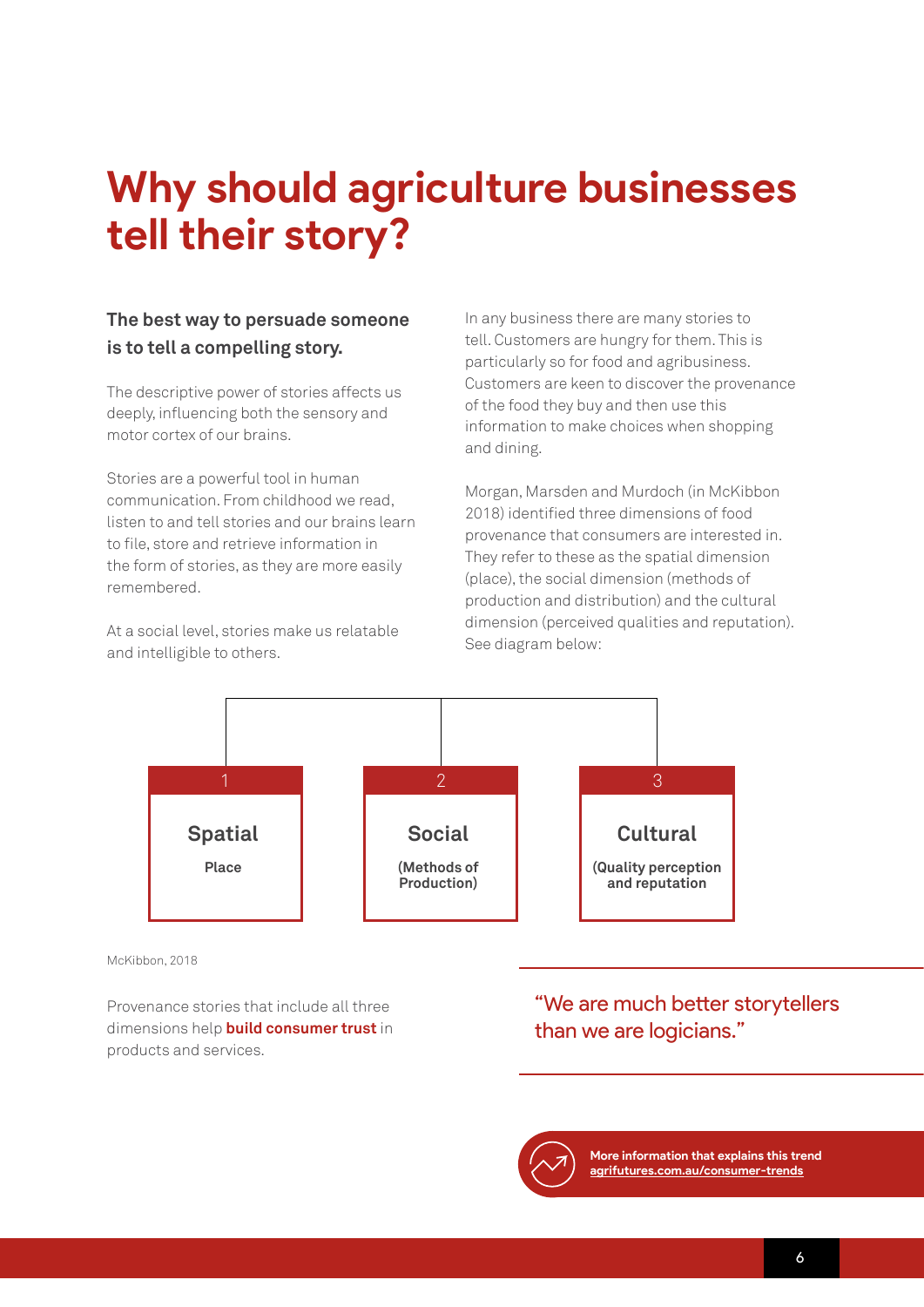# **About this guide**

**In this guide we have created a step by step process for agriculture businesses to follow, to help identify and tell their unique stories.** 

It steps businesses through how to collect and create stories, deliver them in ways that are informative, entertaining and engaging, so they resonate with customers and consumers.

Remember to follow the symbols to help navigate to useful resources and templates.

## **Storytelling platform decision making journey**

Start here to make decisions about storytelling and authenticity platforms to achieve business objectives.

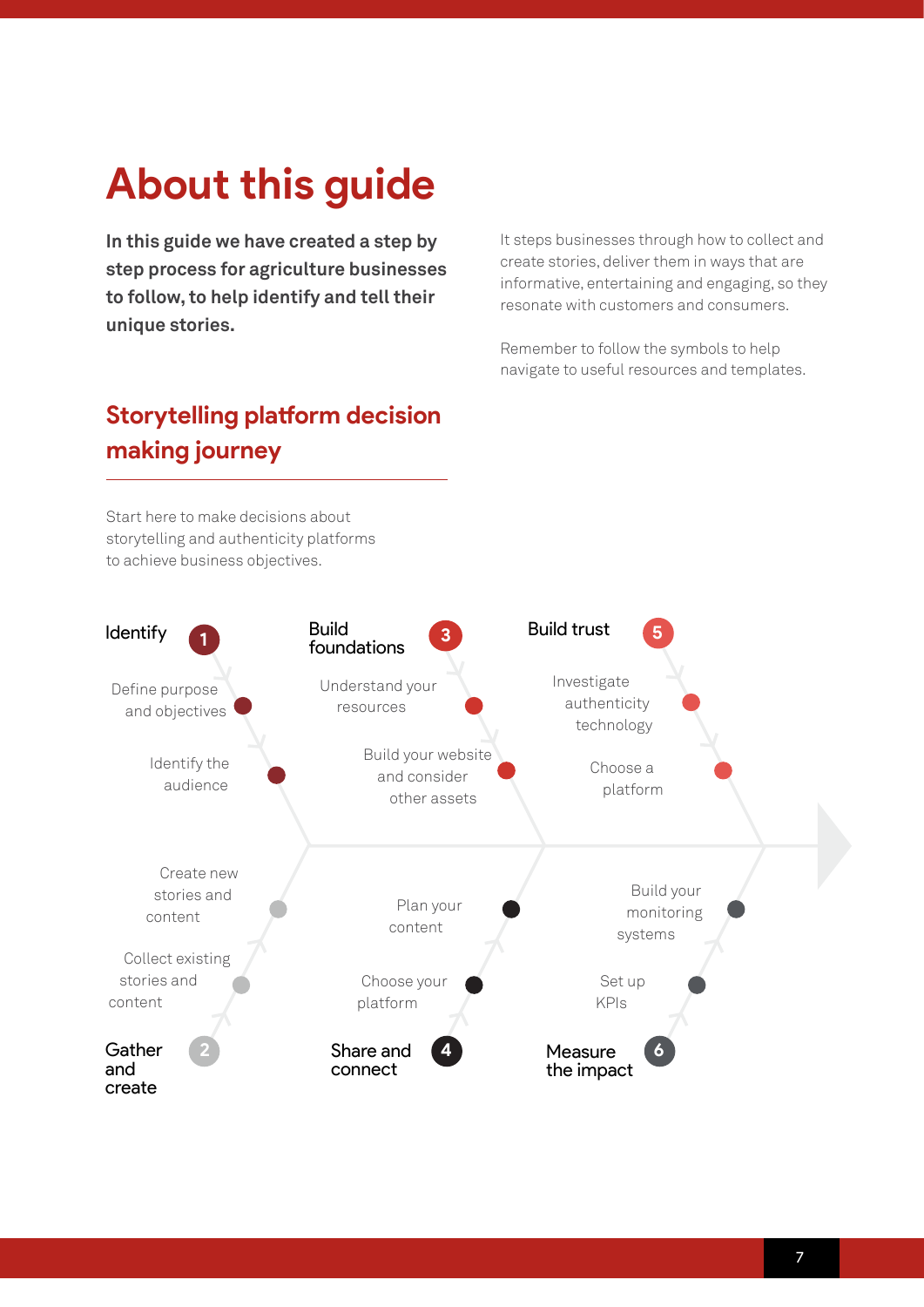# **Step 1: Identify**

**A business will have many stories, the first step is to think about what the business wants to achieve with its story and then to start harvesting them!**

### **Define purpose and objectives**

Define why the company exists, what the purpose of the business is, and why the people involved get up every morning and pursue the business?

## **"To make money" is not going to cut it with the consumer!**

Consumers want to connect with the people in the business and the product on an emotional level.

Customers are asking "why should I buy from you?" If a business can answer that question with an authentic story, the trust of that customer can be gained.

## **Story objectives**

Before a business makes a start on creating their provenance storytelling assets, they should think about what they want to achieve, in line with their business objectives:

**Take action**: Buy a product or sign up for a mailing list.

**Change behaviour:** Encourage customers to imagine how a different product or way of doing things might work in their situation.

**Communicate who you are:** Reveal past strengths or vulnerabilities to inspire and engage others.

**Communicate who the brand is:** Provide references to the product or service through customers or credible third-party word of mouth.

**Share knowledge:** The objective is to generate understanding rather than action.

**Tame the grapevine:** Highlight aspects of a rumor that are untrue or unreasonable.

**Share:** Describe a situation that audiences have also experienced and prompt them to share their own stories about the topic.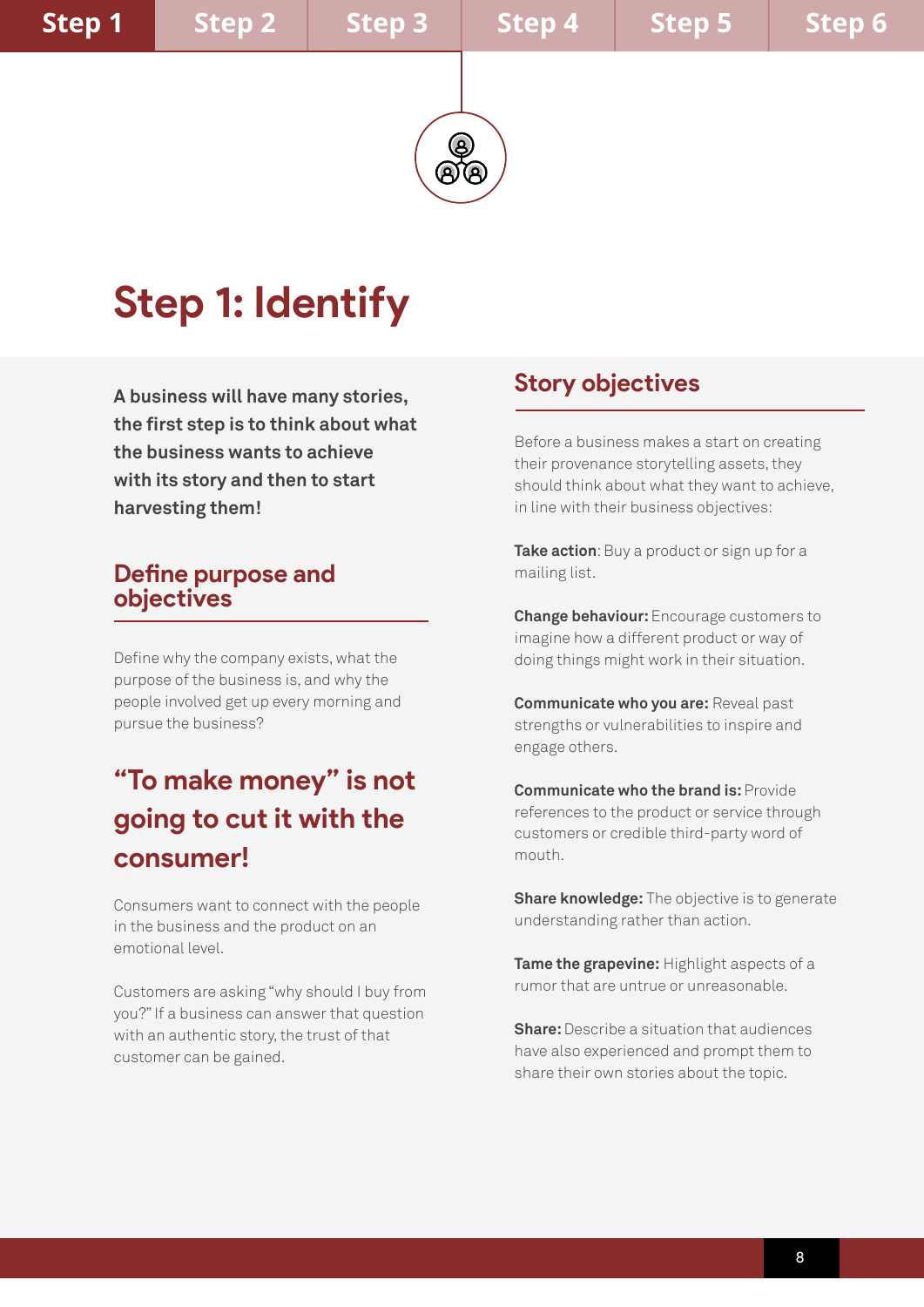

## **Identify the audience**

It is important to think about and understand who the customers/audiences are so the stories resonate with them. Businesses should identify who they need and/or want to tell the story to.

The Consumer Trends and Storytelling Technologies Report examines consumers and what influences them. All of these factors can and should be considered when developing provenance stories for food and agriculture products.

Use the 'Step 1: Knowing the audience' template to describe the customers/audiences and what their motivations might be to buy the products.

**What do you think they want to know about the products and industry? What is important to them, what do they care about?** 

#### **There may be one audience group, or there may be many.**

Businesses can use their digital channels to assist in the process of defining who their audiences are, to understand customer behavior and preferences. Understanding what part of a business story they engage with and how they are engaging with it can be drawn from analytics data, as well as locations and other demographics like age, gender and peak shopping times.

Well resourced businesses may consider engaging a market research company, especially if the target market is difficult to access or there are cultural and language barriers to consider.

It can be useful to think of real people during this exercise. Ask people around you – people of different ages and backgrounds may give different perspectives.



**An easy to use template to help do this here: [agrifutures.com.au/producer-templates](http://agrifutures.com.au/producer-templates)**

**More information that explains this trend [agrifutures.com.au/consumer-trends](http://agrifutures.com.au/consumer-trends)**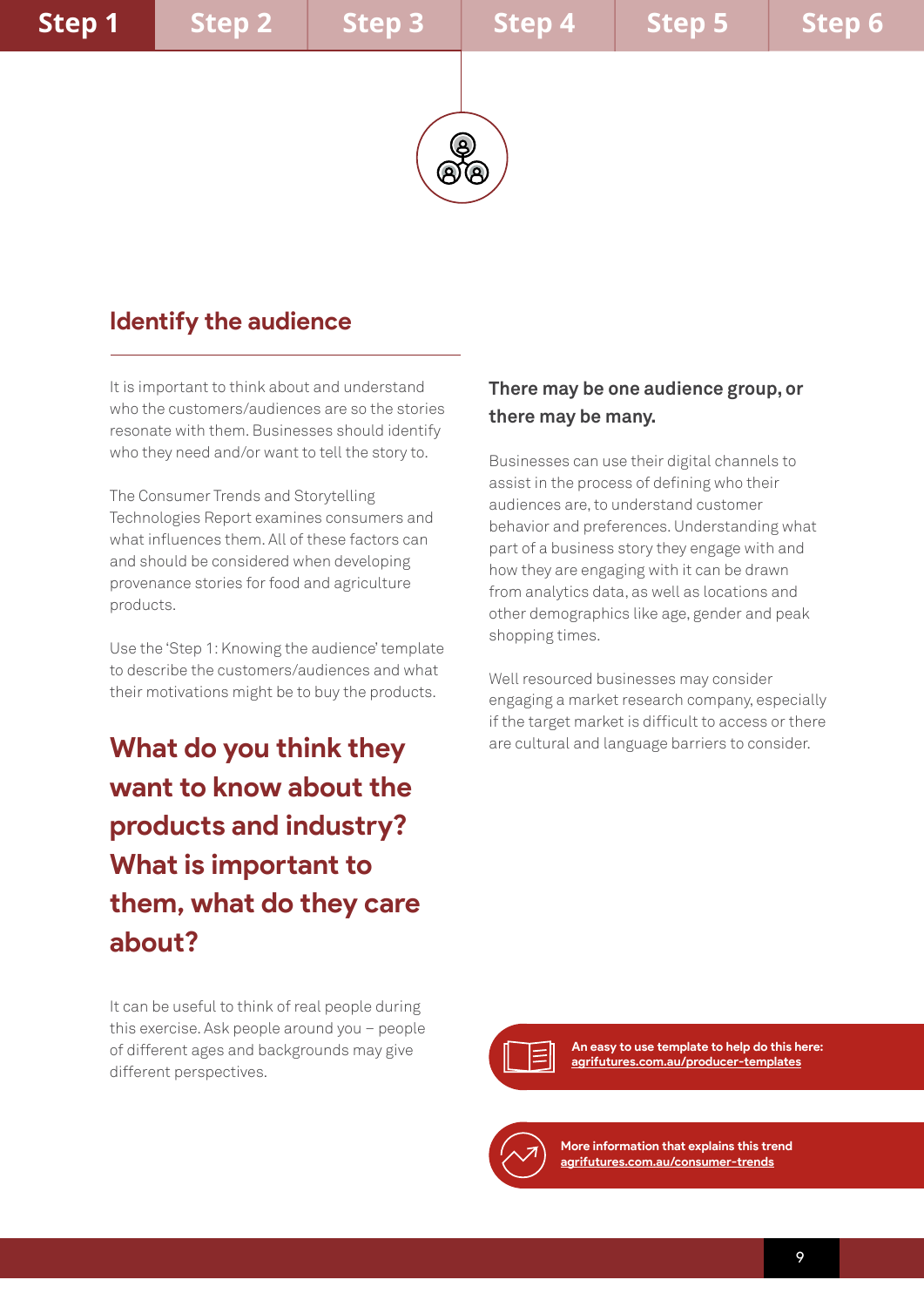

## **Step 2: Gather and create**

## **Collect existing stories and content**

**It is time to collect information to contribute to a content library, critical for good storytelling. Produce a bank of interesting stories to tell that are in line with your business objectives.**

Some key areas to focus on while collecting content are suggested below.

Use the 'Step 2: Gather and create' producer template to start building stories around these areas.

It is important for businesses to make this a collaborative process, workshopping with staff, as well as family, friends, colleagues and customers.

Set up a shared space (like a dropbox) to gather photos from everyone in the business.



**An easy to use template to help do this here: [agrifutures.com.au/producer-templates](http://agrifutures.com.au/producer-templates)**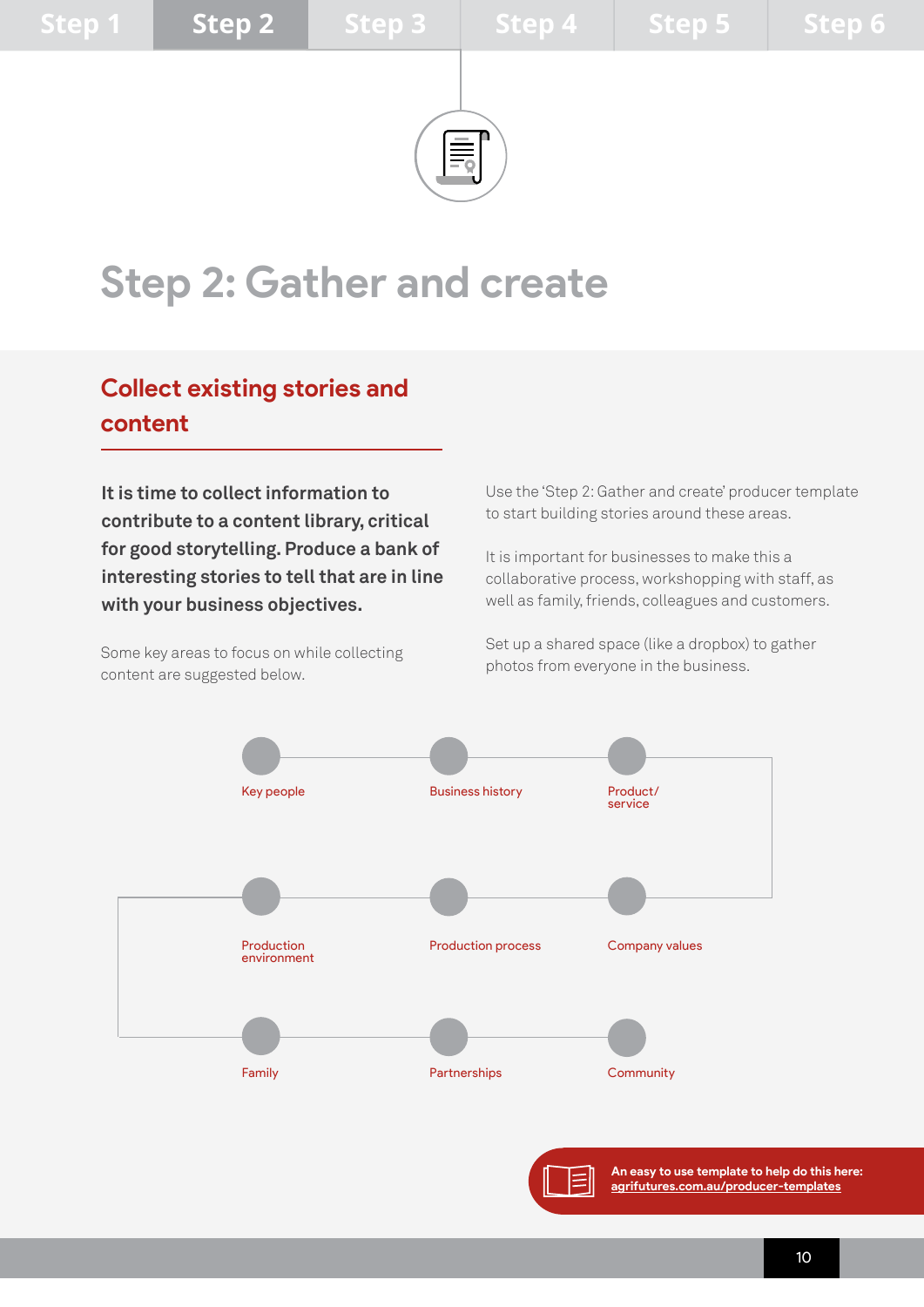

## **Create new stories and content**

**All engaging stories have some tension or drama. Get comfortable talking about company challenges because they are an essential part of every great story.** 

They make the story relatable and tap into experiences and emotions that many people have. Businesses can encourage curiosity in the audience to learn more about the product, this can be interesting and educational.

Being genuine and authentic is memorable and the most important thing! The aim is to create a connection with customers. One that says "we understand you and we are like you".

There are five core elements of any story that will help capture the hearts and minds of customers so that when they buy a product, they buy the story.

## **5 Core Elements of a story**



#### **Characters**

Characters bind us emotionally to the story.

You can have a main character or product that is the major focus of the story.



#### **Setting**

The setting is where and when the story takes place.

Using descriptive elements transports your audience into your world.



#### **Focus**

The narrative needs to have a focus. This is where key messages are important. Lead the audience on a journey. The journey typically has a beginning, a middle and an end.



#### **Adversity**

A story is engaging when it describes some difficulty that needs to be overcome. For a producer this can include weather, environment, isolation and product innovation. Reinforce how special the product is.



#### **Triumph**

Describing how a business deals with adversity brings opportunity for a deeper emotional engagement with the audience. It is this emotional connection that will lead them to find and buy a product.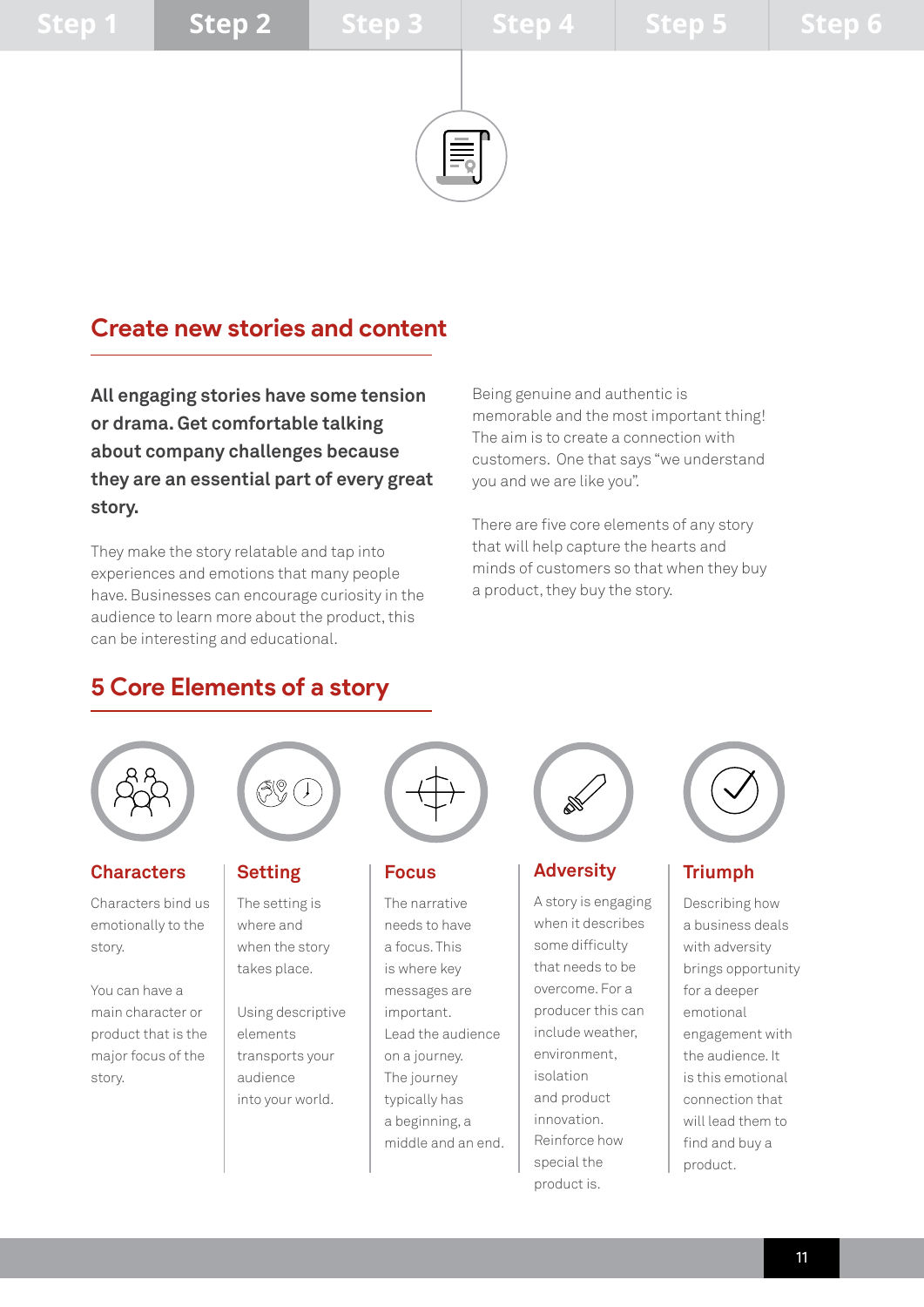

## **Designing the story board**

**Now that the story outline has been determined, it should be told in a way that incorporates all five core elements and structured chronologically and logically into the beginning, the middle and the end.**

### **The beginning of the story**

The beginning of the story is very important because this is where the **context** is introduced. The context describes the background and the setting for the story. It is where the characters are introduced. Context is important because this is where people will start to build a connection to the story.

 $--\frac{1}{2}$ 

### **The middle of the story**

This is where the **challenges** are introduced. For example, the lead character worked for many years in difficult conditions trying to produce the perfect product, but could never get it quite right. Significant challenges produce bold action and bring the audience along on the journey. Again, use emotional and descriptive language about the characters (e.g. studying in the evenings while holding down a day job).

#### **The end of the story**

Here is where you describe the results. Show the success solving the problem produced (e.g. awards for the quality of the product and that it is highly sought after by chefs).

 $--\frac{1}{2}$ 

**Note:** The story may not have an ending per say, if not it should suggest the beginning of a new story of success and continuation!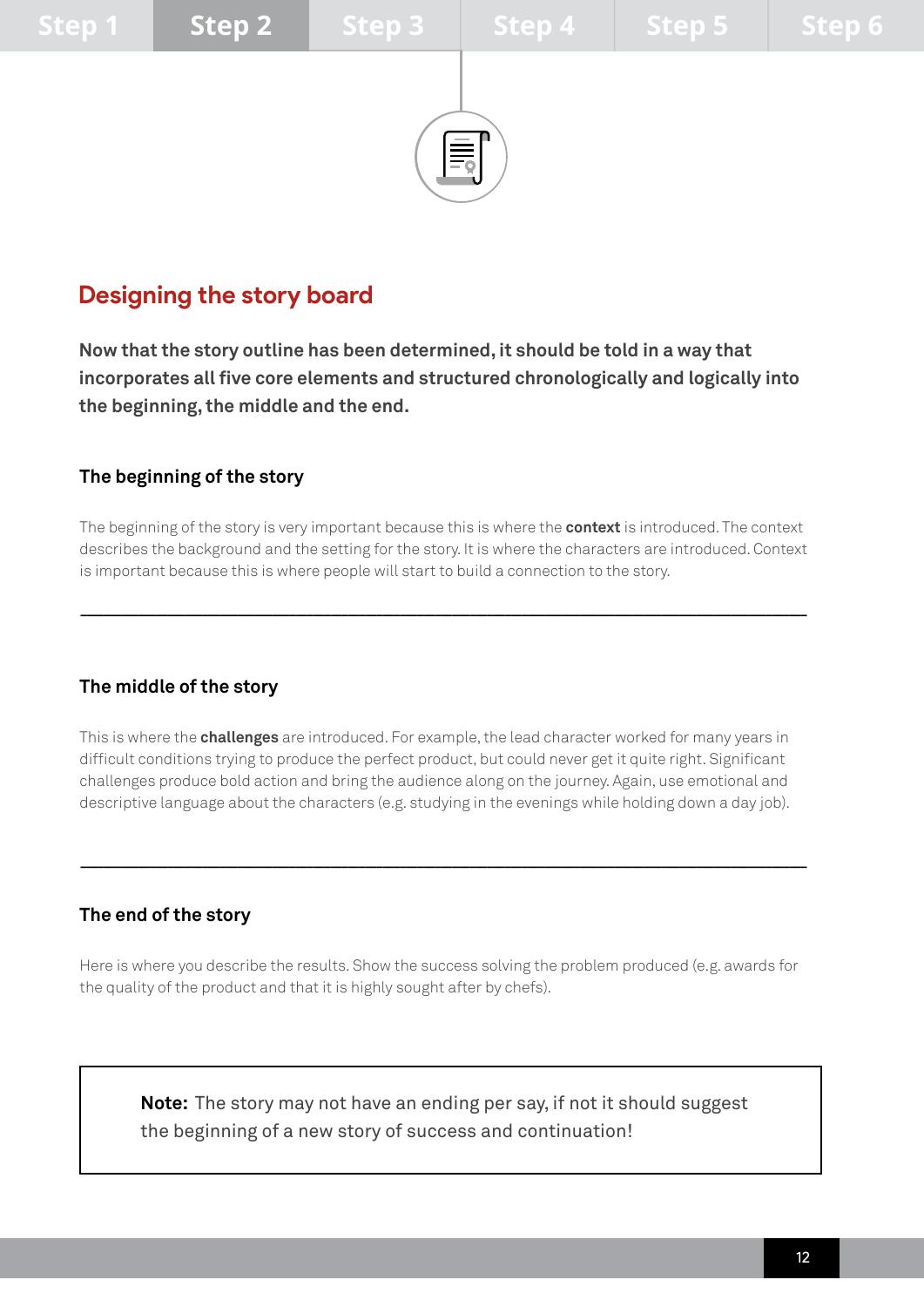**1**

**2**

**3**

**4**

**5**



## **Story board design tips**

**There is a story board template that can be used to guide the story board development in Step 2: Designing the storyboard' producer templates. Below are some tips to get started:**

#### Get the story ideas onto paper

Sometimes it can be hard to start! Pull together a team and just start gathering ideas, it doesn't have to start perfectly. Don't feel like the brainstorming needs to start at the beginning either, using the story board template, ideas can be dropped in anywhere and linked together at the end.

#### Get images together and shuffle them around

Customers respond to images. Gather images together and move them around throughout the storyboard until a balance is found. This will help identify any image content gaps that might need to be filled.

#### Don't drag out the beginning

Establish a crisp, clear, beginning - a good tone for the story from the outset. Audiences can lose interest pretty quickly if they are stuck at the start for too long.

#### Be flexible and embrace ideas

Try not to lock the story elements down at the beginning. Let the ideas flow and don't discount anything before it has been experimented with. Don't make the content too flat, it will become dry and boring!

#### Make every part count

It's amazing what can be told if the storyteller is restricted to a word count or a number of frames. Think of succinct and exciting ways to convey every frame of the story!



**An easy to use template to help do this here: [agrifutures.com.au/producer-templates](http://agrifutures.com.au/producer-templates)**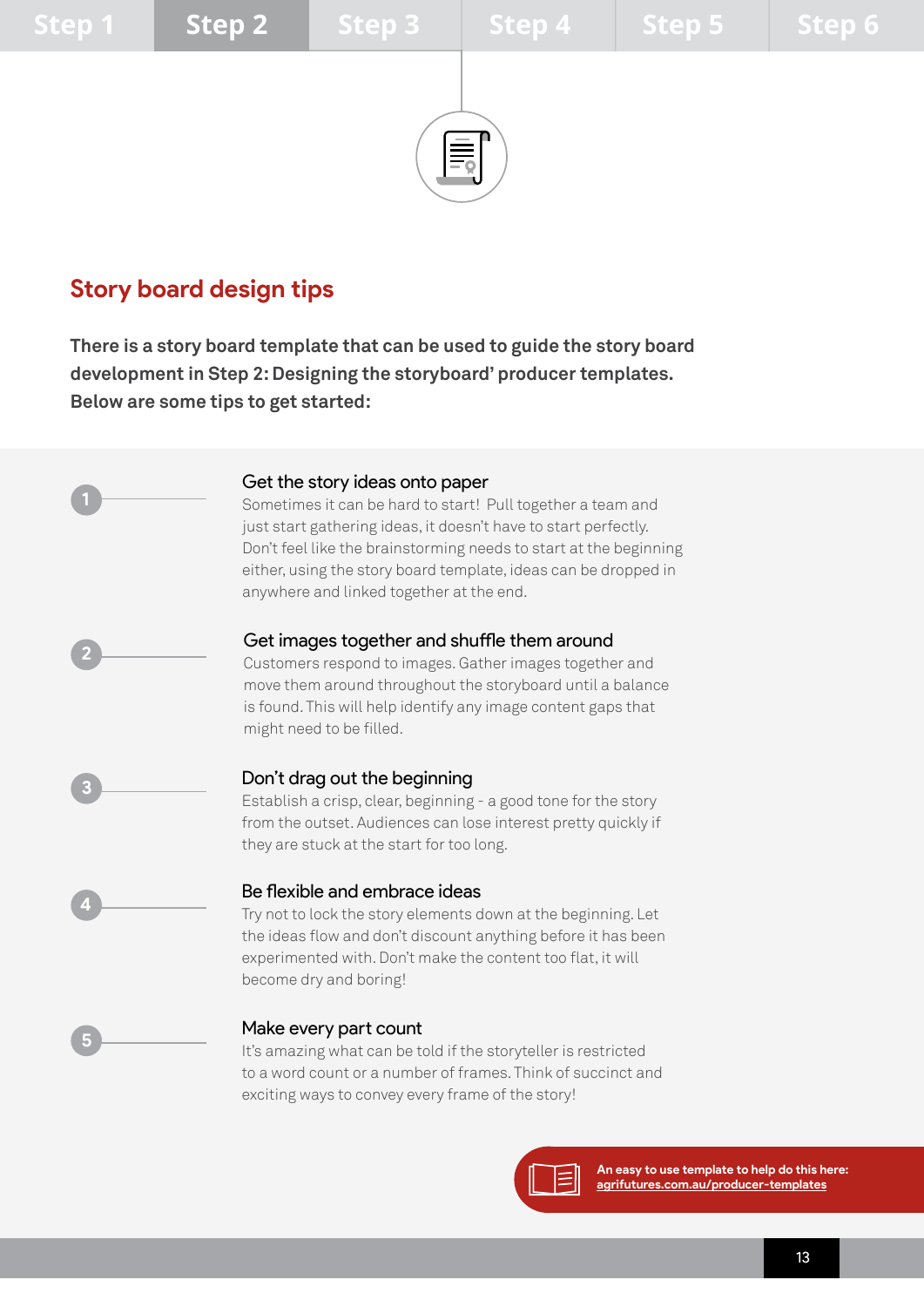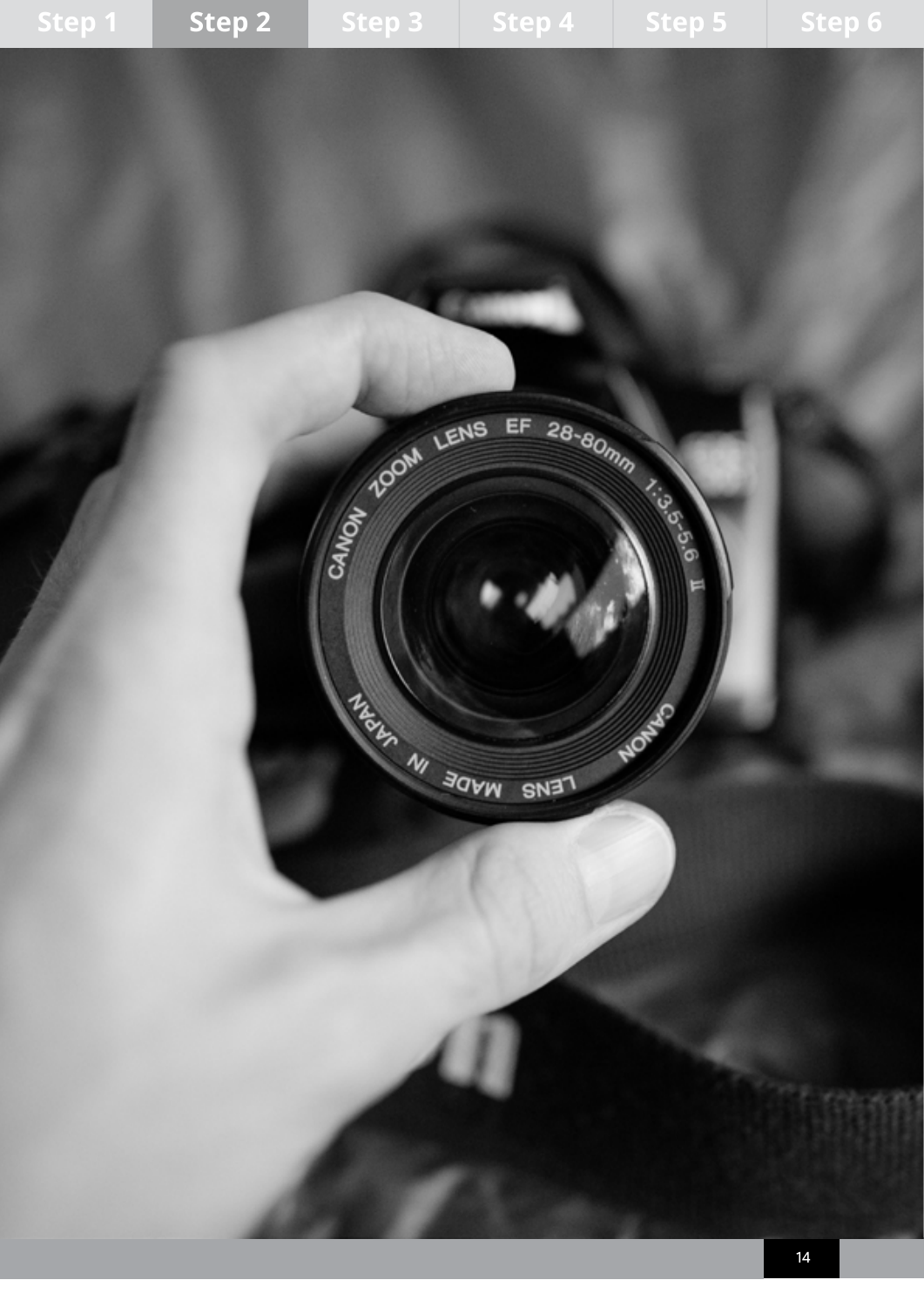

## **Visual storytelling**

**Images and video are an important part of storytelling. They convey your message quickly and create an emotional connection. They can also be easily shared by other people and accessed by a larger audience.** 

Through the process of developing the stories in this guidebook, a library of photos and videos will be building. Ensure files are named properly, dated and categorised into story types. This will make it easy for the team to use them and save time if they need to be shared with any creative agencies the business may engage.

Depending on resources available and the target audience you are looking to reach there are various options for producing photo and video content.

Whether outsourced, or produced in-house, it is useful to work up a brief and develop a mood board. A mood board will ensure the images reflect the story, the company values, and feel part of a family of content. An example mood board and photography brief template are available in the producer templates.

> **An easy to use template to help do this here: [agrifutures.com.au/producer-templates](http://agrifutures.com.au/producer-templates)**

### **Take your own photographs and video**

Invest in good technology camera, or smart phone.

Remember all the story elements: Take a series of photos that show different parts of the story or process.

Try and be original and authentic - capture something behind the scenes that people are not used to seeing!

Try a new angle or perspective, if you are photographing people consider cropping close to create emotion, or changing the focus on another element.

#### **Consider buying stock photography and video**

Select the images carefully. Some can look awkward and inauthentic.

Select images that complement your content and brand.

Select photos that your audience can relate to.

Don't use stock photos for everything you do - people will notice and you can lose trust.

If authenticity is important for your brand, consider hiring a photographer.

### **Engage a photographer/ film maker**

Consider specialisation: Different photographers have different expertise. Get recommendations.

View their portfolio and consider if the style is a good match for the brand or story.

Think about the budget.

Don't just assume they know what the company wants spend the time to develop a brief, include information about the company/product and values, clear goals of the project and a list of ideal shots to achieve.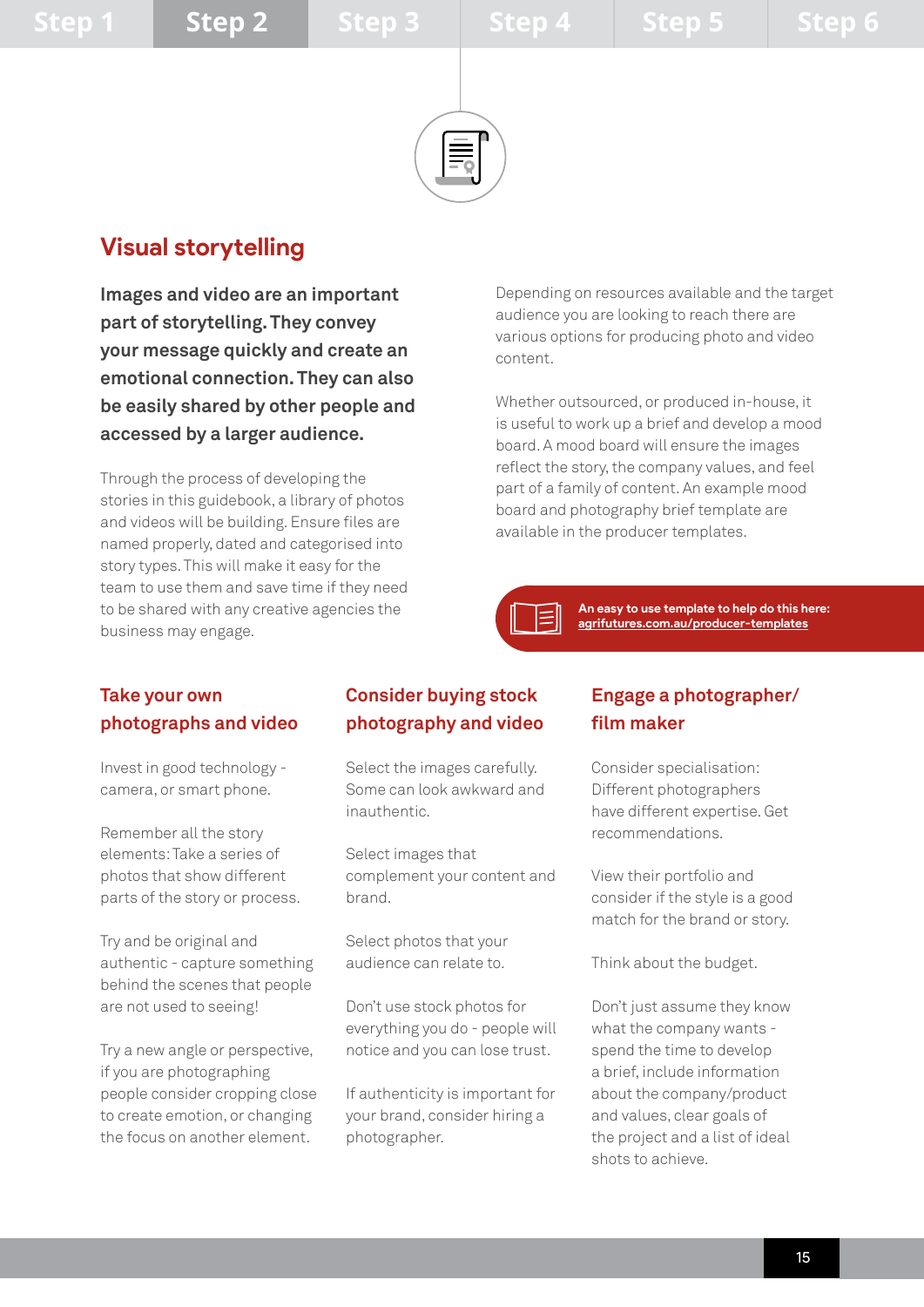

# **Step 3: Build foundations**

**Provenance storytelling that will create an impact will require some resources to be devoted to it. Businesses often underestimate the resources that it takes to maintain and manage platforms.** The first thing to do in the build phase, is to review the resource definition and determine the level that the business is able to devote at this time. Note you can definitely change your mind later! In fact, many of the businesses showcased started at one level and then as their expertise (and businesses) grew they were able to devote more resources to provenance storytelling.

## **Understand resources**

|                                    |                                                                                                       | $\boldsymbol{\hat{s}}$                                       |                                                                               |
|------------------------------------|-------------------------------------------------------------------------------------------------------|--------------------------------------------------------------|-------------------------------------------------------------------------------|
| <b>Basic level of resources</b>    | <b>Time</b>                                                                                           | <b>Money</b>                                                 | <b>Expertise</b>                                                              |
|                                    | Can devote 1 to 5<br>hours per week                                                                   | Can devote \$5,000<br>per annum                              | Reasonable level of<br>expertise                                              |
|                                    |                                                                                                       |                                                              |                                                                               |
| Intermediate level<br>of resources | <b>Time</b>                                                                                           | <b>Money</b>                                                 | <b>Expertise</b>                                                              |
|                                    | Can devote 5 to 20<br>hours per week                                                                  | Can devote \$15,000<br>per annum, and<br>other resources     | Have attended training<br>course on digital media,<br>can allocate staff time |
|                                    |                                                                                                       | \$                                                           | ર્ણ્                                                                          |
| <b>High level of resources</b>     | <b>Time</b>                                                                                           | <b>Money</b>                                                 | <b>Expertise</b>                                                              |
|                                    | Can devote 20-30<br>hours per week<br>Can devote staff to<br>manage storytelling<br>(0.5 FTE or more) | Can devote<br>\$25,000 pa or<br>more, and other<br>resources | Can have someone<br>on staff or engage<br>a consultant with<br>expertise      |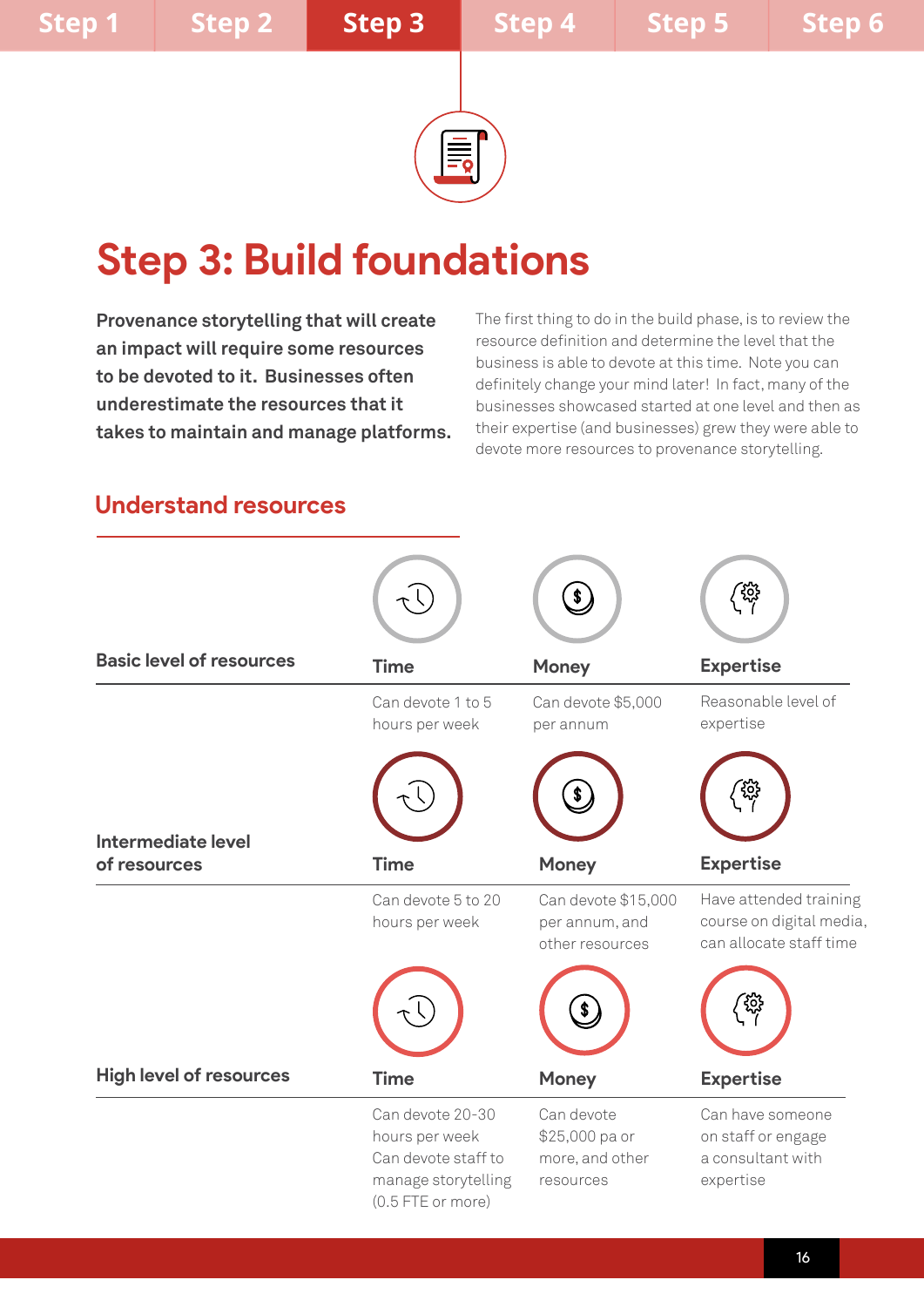

**1**

**2**

**3**

## **Website**

**Now you have developed your stories it is time to share them online. Storytelling is a huge aspect of the modern approach to website design.** 

The business website is a fundamental platform to tell your story as it has an effect on the perceived credibility and quality of your business. Whether the business or product already has a website, or needs to build a new one, here are some things to consider to turn it into a successful storytelling platform.

Develop a tone for the visual and written content that resonates with the audience.

Think about user experience - the journey the user goes on and what they feel about interacting with the website.

Map out the website to follow the story but also think about the usability - test that the site can be easily navigated and interacted with.

There are options for building a website at any level of resource. It is worth investing in this as a platform for your story. Here are some options for various budget/resource levels.

#### **Basic**

There are drag and drop template websites that with a bit of skill can be used to provide a company with an initial web presence.

Although this is a low cost option, they can be time consuming to build and produce content for. Template websites can be inflexible design-wise, and some have limited options for SEO (Search Engine Optimisation).

#### **Intermediate**

With an intermediate level of time, money and expertise a business could consider having a website built and managed by an agency. It is also possible to have the framework of the site built and updates managed inhouse if internal resources and skills are available.

Companies should consider organic SEO when writing content, and investing in an expert to assist.

#### **High**

With a good budget and a range of resources, a company can invest in a full digital strategy. A content strategy can be produced and content specifically developed for SEO. Companies can consider a custom built website with their own branded imagery and content, or custom functionality like learning management systems of ecommerce.

Businesses should evaluate the costs against their business objectives.

**An easy to use template to help do this here: [agrifutures.com.au/producer-templates](http://agrifutures.com.au/producer-templates)**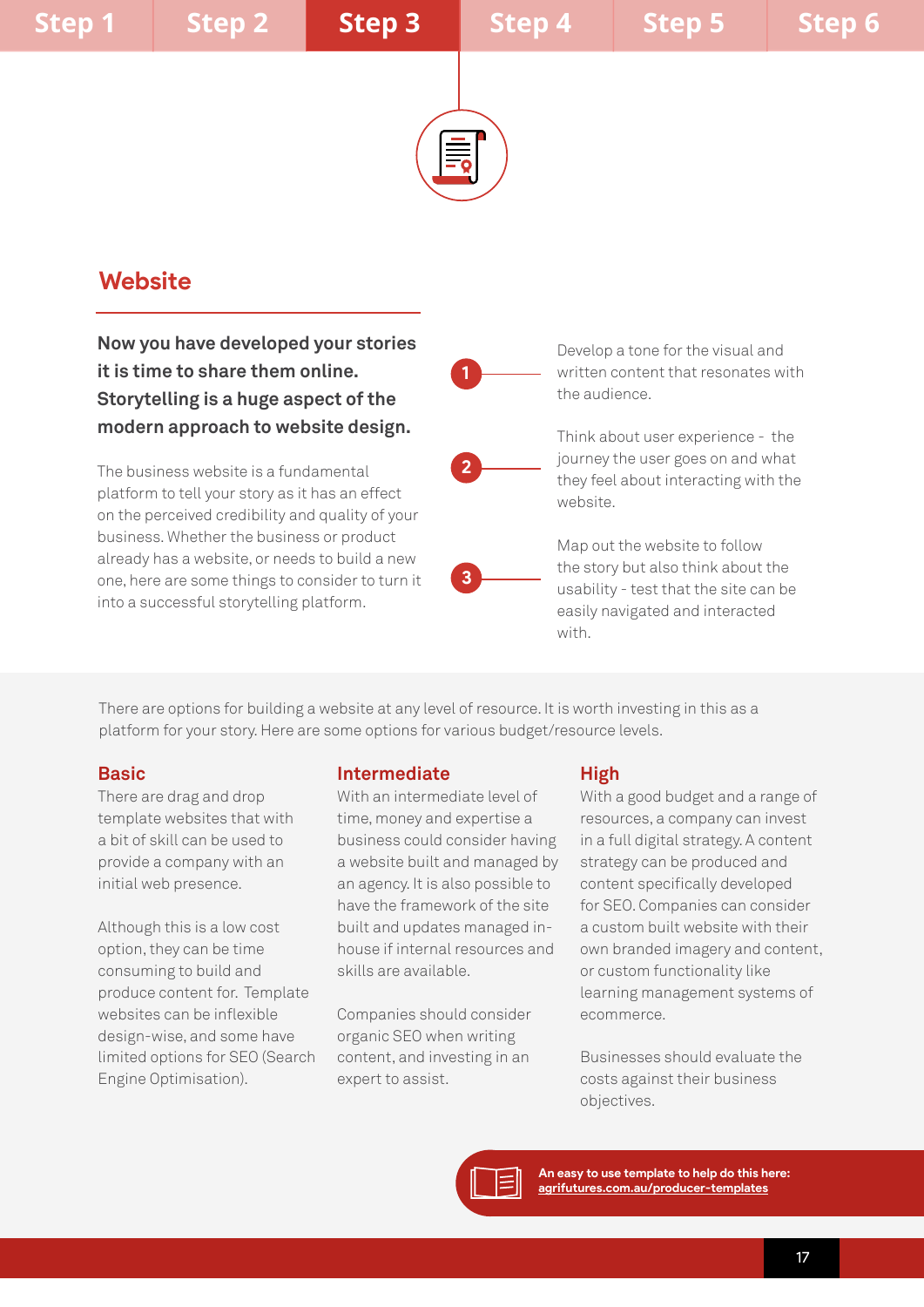

# **Step 4: Share and connect**

**The storytelling content has been developed and the foundations have been built, now it is time to share and connect with the customer! If done well, this can directly impact their purchasing behaviour.**

There are many platforms and technologies available to help businesses share and connect thier provenance story with a customer or target audience. These have been explored in the 'Consumer Trends and Storytelling Technologies Report' and a list of potential platforms is available in 'Step 4: Producer Templates'.

**An easy to use template to help do this here: [agrifutures.com.au/producer-templates](http://agrifutures.com.au/producer-templates)**

## **Social Media**

This step focuses on social media as a widely used and easy to execute and evaluate platform on which to share provenance stories.

Using social media creates an intimate engagement with the customer, it humanises the brand and provides a platform to convey all of the elements of the company story, personality and values.

Businesses can use what they have learnt in the first steps of this guidebook to develop and align their storytelling content with the

values of the target audience.

It is important for a business to clearly identify the niche target audience/s and then develop a strategy for communicating the brand directly to them.



Who is the audience and what do they want to know?



What parts of the company story are they interested in?



How is the company or product different from the competition?



**More information about this technology [agrifutures.com.au/consumer-trends](http://agrifutures.com.au/consumer-trends)**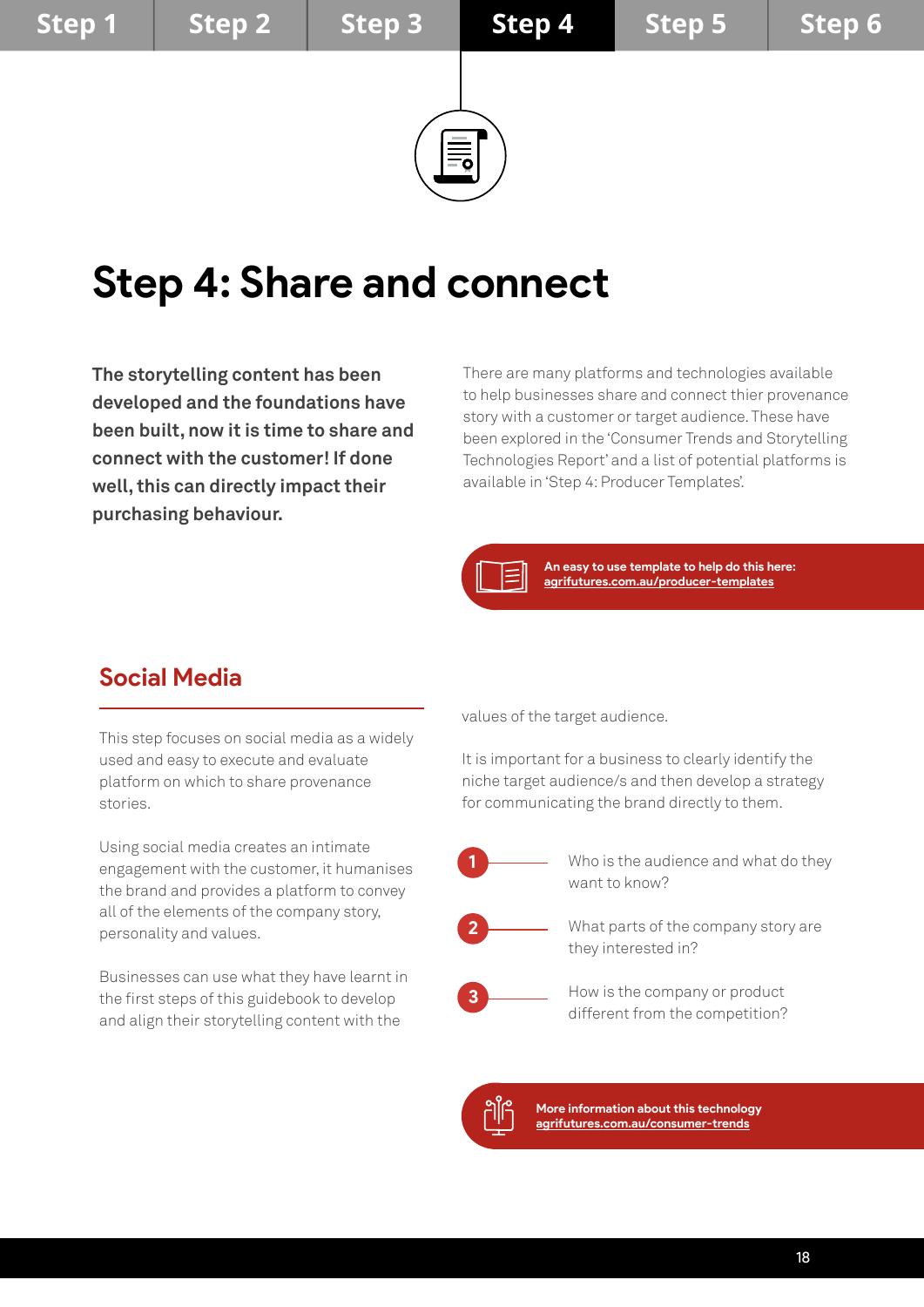

## **Choose your platform**

**The social media platform/s the company chooses depends on the target audience, budget and the amount of time and expertise available.** It is important to align the investment in social media with business objectives and to select the platform best suited to the audience type/s.

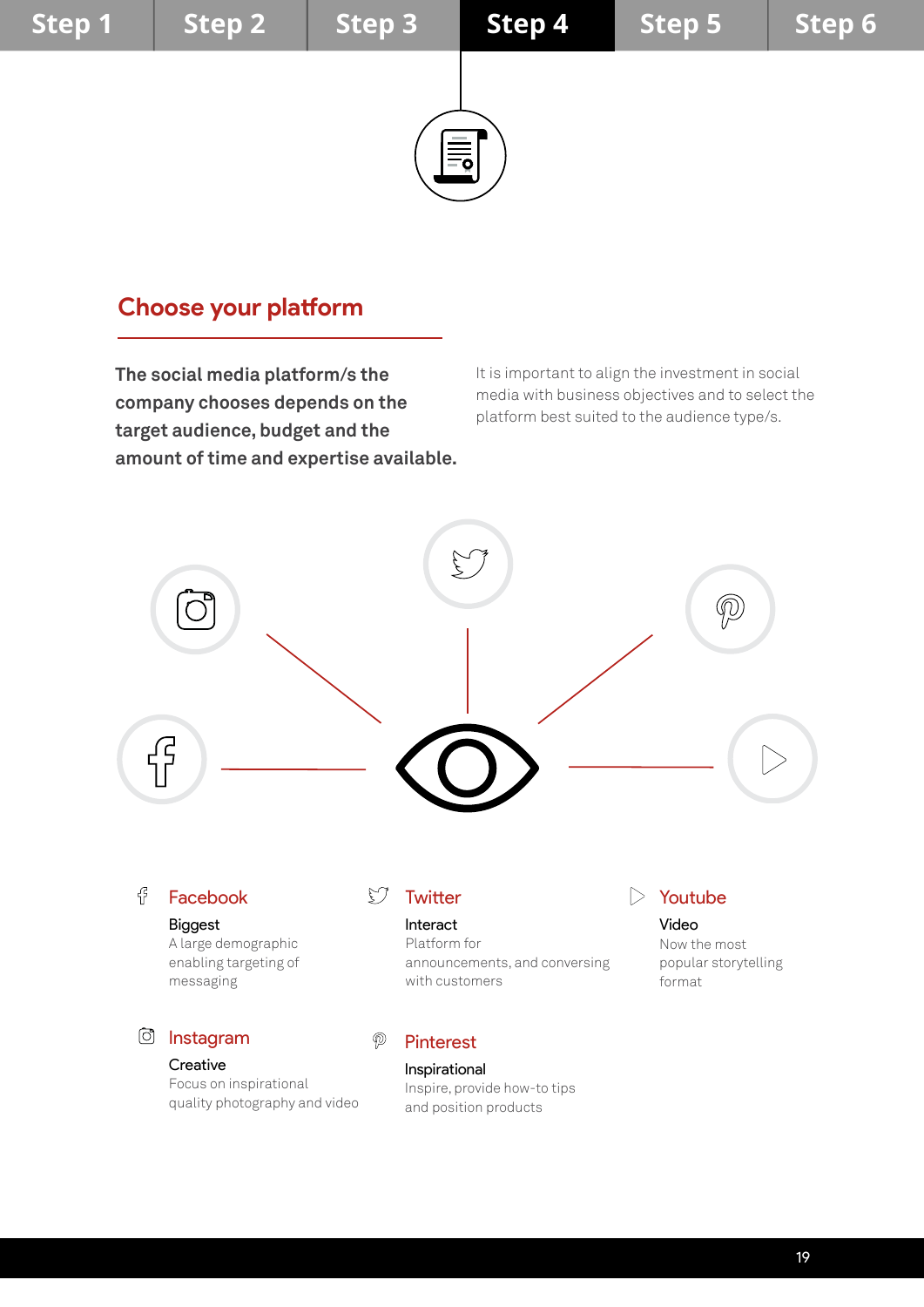

# **Step 5: Build trust**

**Consumers are demanding more transparency from the food and retail industry. Using an authenticity platform can provide a business and their customers with the assurance that it is genuine product that they receive.** 

Authenticity platforms provide another channel for businesses to tell their story and to collect information about the customer.

## **Investigate authenticity technology**

A summary of some of the major authenticity technology and platforms is provided in the Consumer Trends and Storytelling Technologies Report.

The technology ranges from relatively inexpensive and easy to use, like QR codes, through to more complex, high cost technologies, like supply chain track and trace systems, using blockchain.

New technologies are emerging all the time, take some time to do some research to identify potential technologies suitable for the company and products.

## **Choose a platform**

Deciding which authenticity platform to use comes down to 5 key issues. Each business will need to consider these issues in the context of the individual business operations.

Here we have listed the 5 key issues and what needs to be considered when deciding.

#### Issue: Business objectives

A business may consider using authenticity technology to support storytelling, for one or more of the following reasons:



**Meet government regulations** The platform will likely need to meet government specifications and enable the business to demonstrate compliance.



## **Meet customer requirements**

The platform should support the business to demonstrate that they meet customer standards and specifications.



#### **Product differentiation**

The platform should help businesses stand out from competitors and support ongoing engagement with customers and consumers.

**More information about this technology [agrifutures.com.au/consumer-trends](http://agrifutures.com.au/consumer-trends)**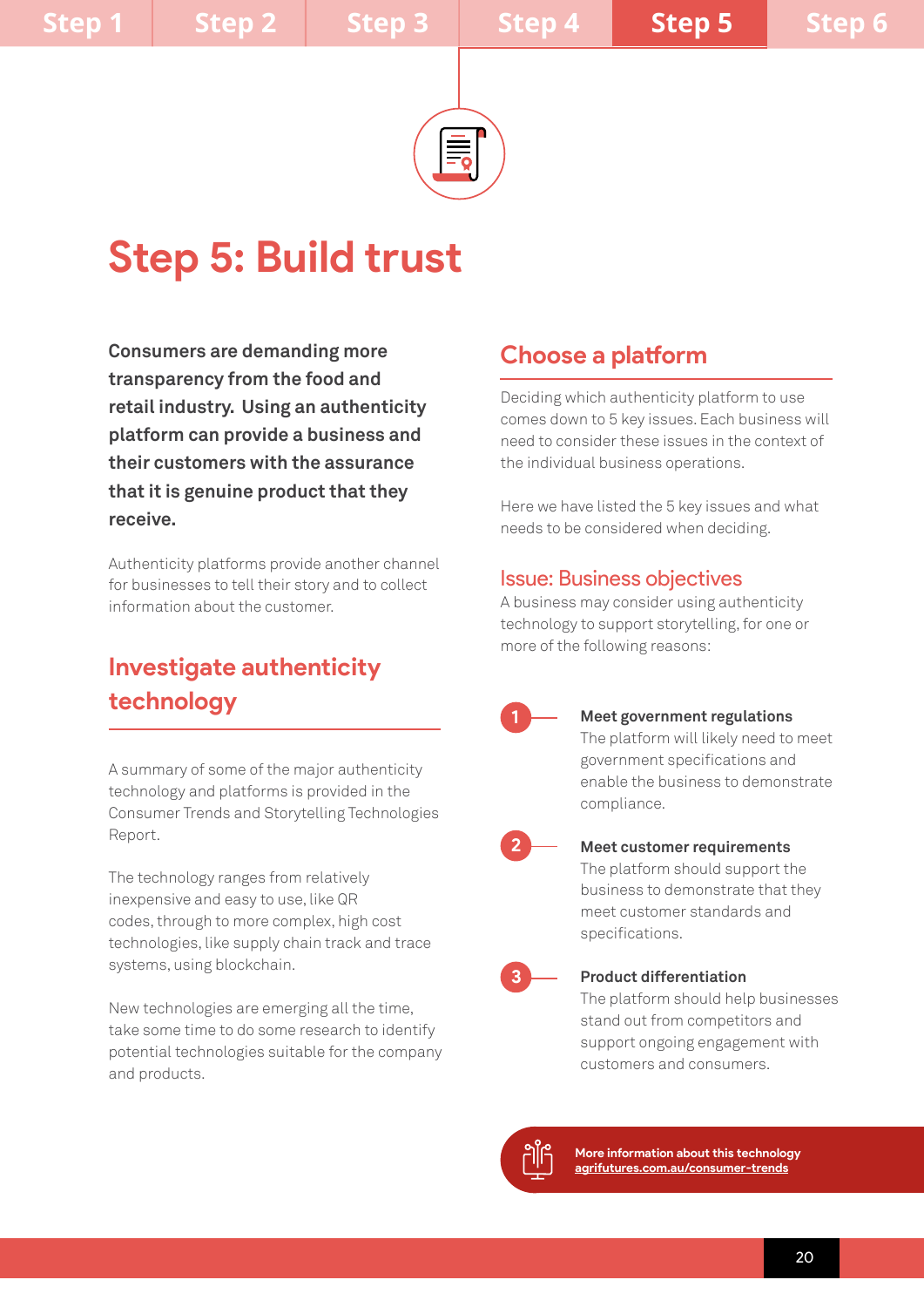

### Issue: Benefit cost

The value of the product and the costs of implementing and managing an authenticity platform will influence the level of investment. Some platforms are relatively expensive so if the product is a lower value product the benefit cost may not be acceptable to the company.

Businesses should consider the costs to implement and manage the platform, the expected pay back period, return on investment, and any investment in training that might be needed (see below).

#### Issue: Supply chain risk

The level of risk within the supply chain is a key issue in deciding which platform to use. Businesses need to understand the risk that their products might be tampered with and/ or fake products substituted for their genuine ones.

This should be done systematically, reviewing the journey that the product takes to reach customers and consumers. Each step that the product changes hands, is transported, stored and/or repacked should be examined. Many authenticity platforms have resources to help.

### Issue: Product format and packaging

This is a fundamental issue. Individually packaged products and products that are sold in bulk have different requirements. There are different platforms suitable for each type.

Individually packaged products can use platforms that use tags and codes that can be scanned from the packaging itself. This is not the case for products that are sold in bulk. In the case of bulk/unpackaged products the business will need to decide how to "batch" the products so that they can be tracked to provide a basis for providing authenticity guarantees.

Each platform provider should be able to advise on how to apply it to the product type.

#### Issue: Barriers to use

Businesses need to consider whether the platform requires the purchase of special equipment, implementation or modification of new or existing systems and processes and/or training to implement, use and manage it.

Businesses should consider how much time, money and staff resources the business will devote to implementing and managing a platform. This includes fixing it if something goes wrong.

Also consider potential barriers for the customer and/or the consumer. How easy is it for them to use the platform to access the company or product story.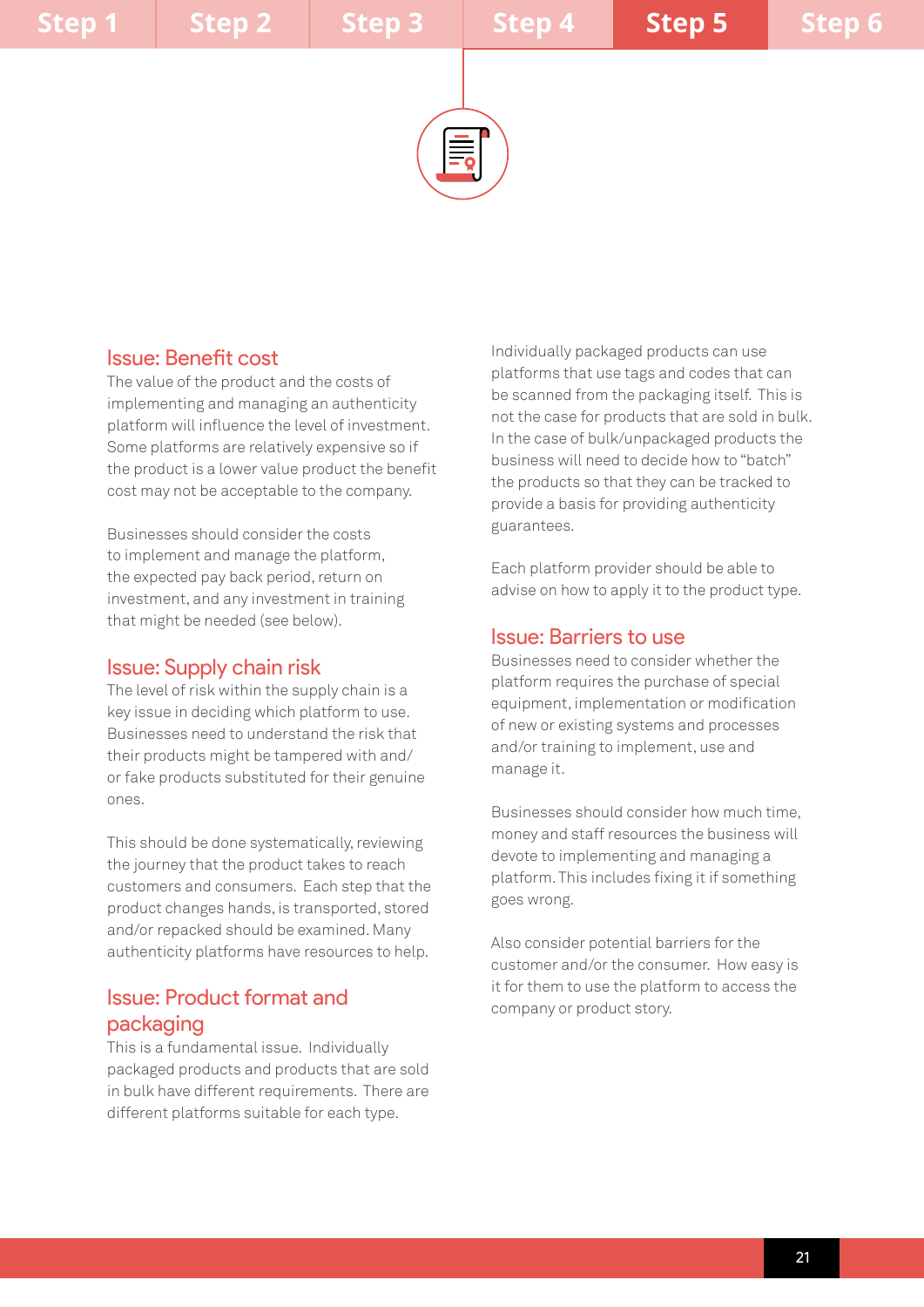

# **Step 6: Measure the impact**

## **Establish the KPIs**

Investment in storytelling is a business decision, and like all business decisions impacts should be measured.

Individual business may have their own Key Performance Indicators (KPIs).

Businesses should start with their goals for telling their provenance story.

Some suggested goals to measure the impact of storytelling against have been provided here.

Examples of measuring storytelling activities against these goals are available in the Provenance Storytelling Case Studies, where other producers have measured the success of various platforms against their business goals using a simple star rating.

## **Business goals**



Educate consumers to value products, understand how it is produced and where it comes from



Increase sales



Get higher prices



Support market strategy/positioning



To differentiate the product from competitors



Support expansion to new markets



Grow market share



Build relationships and trust

**There is a case study explaining this [agrifutures.com.au/provenance-storytelling](http://agrifutures.com.au/provenance-storytelling)**

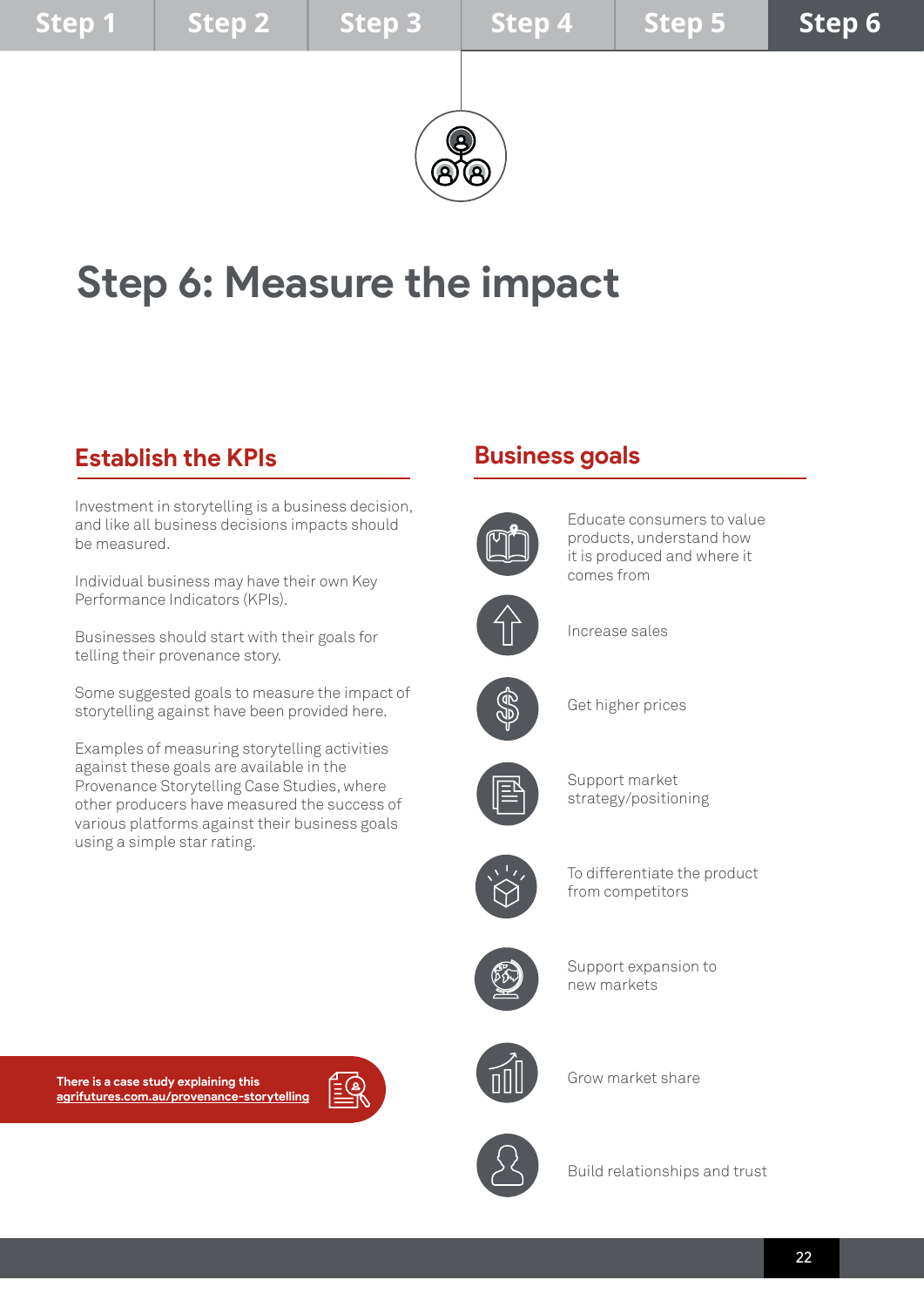**The great thing about a story is that it lives on. Real stories keep on telling, keep on going, and keep on connecting with people.** 

## **Build monitoring systems**

As part of the storytelling journey it is important to undertake regular reviews and keep the story fresh. Businesses should look at customer feedback and act on it.

Examples of where to find/capture your customer feedback include:

**1**

Comments and interaction with social media platforms



Feedback forms on the business or brand website (put the website url or a QR code on packaging so that customers know where to leave their feedback)



**4**

Website and digital media analytics (ask the website manager to add analytics to the website if not already done, and report on it regularly)

Face-to-face interaction at farmers markets or in-store demonstrations